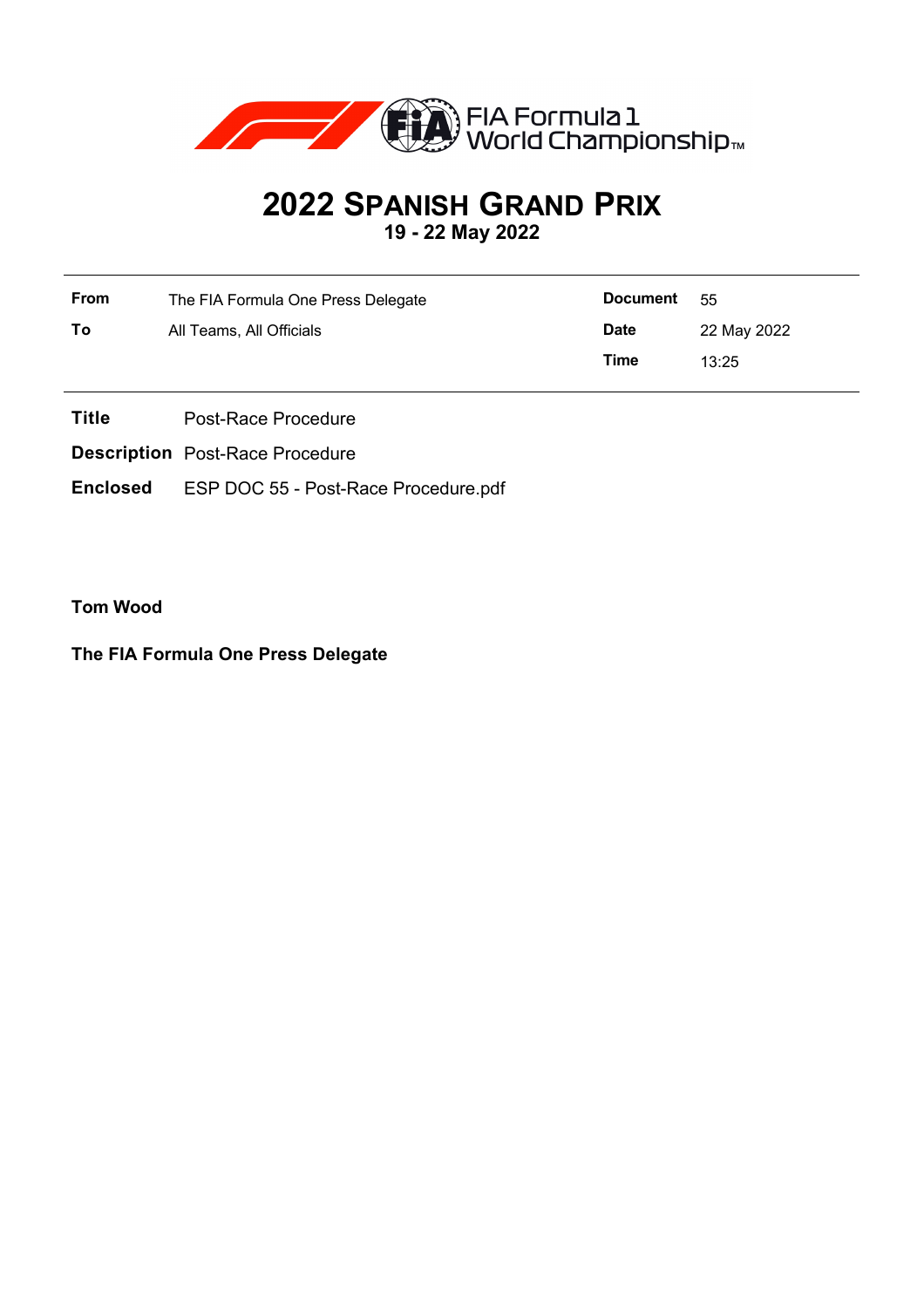

## **2022 SPANISH GRAND PRIX**

**19 – 22 May 2022** 

| From | The FIA Formula One Media Delegate | <b>Document</b>     | 55                   |
|------|------------------------------------|---------------------|----------------------|
| To   | All Teams, All Officials           | <b>Date</b><br>Time | 22 May 2022<br>13:25 |

### **NOTE TO TEAMS: POST RACE INTERVIEW & PODIUM CEREMONY PROCEDURE**

In addition to the provisions of the 2022 Formula One Sporting Regulations – Appendix 5 Podium Ceremony, the Podium Ceremony procedure detailed below must be followed.

Post-Race Interview and Podium Ceremony Procedure:

- The master of ceremonies will be appointed by the FIA to conduct and take responsibility for the entire podium ceremony.
- Drivers who finish the race in the top three positions will be required to return to Pit Lane where they will find the boards showing positions from 1, 2, 3 in front of the Race Control Tower.
- Other than the team mechanics (with cooling fans if necessary), officials and FIA pre-approved television crews and FIA approved photographers, no one else will be allowed in the designated area at this time (no driver physios nor team PR personnel). At the sole discretion of the FIA Media Delegate, the team-embedded photographer of the winning driver may also be permitted in the designated area. All other approved photographers must remain outside of the designated area for the duration of the Parc Fermé and Podium procedure.
- x Competitors are reminded of Article 63.2 of the Sporting Regulations "For the duration of the Post Race Interviews and Podium Ceremony Procedure, the Drivers finishing in race in positions 1, 2, 3 must remain attired only in their Driving Suits, 'done up' to the neck, not opened to the waist."
- x **Please note that drivers will be called immediately for their post-race interviews as soon as they get out of their cars – there will not be any cool-down facilities in the Parc Fermé.** The post-race interviews will take place in the designated area, and the interviewer will be selected by the Commercial Rights Holder.
- Drivers must not interfere with Parc Fermé protocols in any way.
- Once the interviews have been completed, the Drivers will be immediately escorted to the cool down room. The drivers will be weighed by the FIA in the cool down room. Each Driver must be fully attired while they are weighed (e.g.: Helmet, Gloves, etc.).
- Each Driver will be given their Pirelli Caps.
- The drivers will then be escorted to the Podium area where the 1, 2, 3 Rostrum and Dias will be located.
- When the Drivers are ready, an announcement for the Podium Ceremony will take place with the  $3<sup>rd</sup>$ and 2nd placed Drivers introduced to move to their respective Podium Dias steps.
- The Winning Driver will then be announced who will move to his position on the Podium.
- The National Anthems will then take place and flags will be displayed.
- Dignitaries will present the trophies on the podium as arranged by the Master of Ceremonies.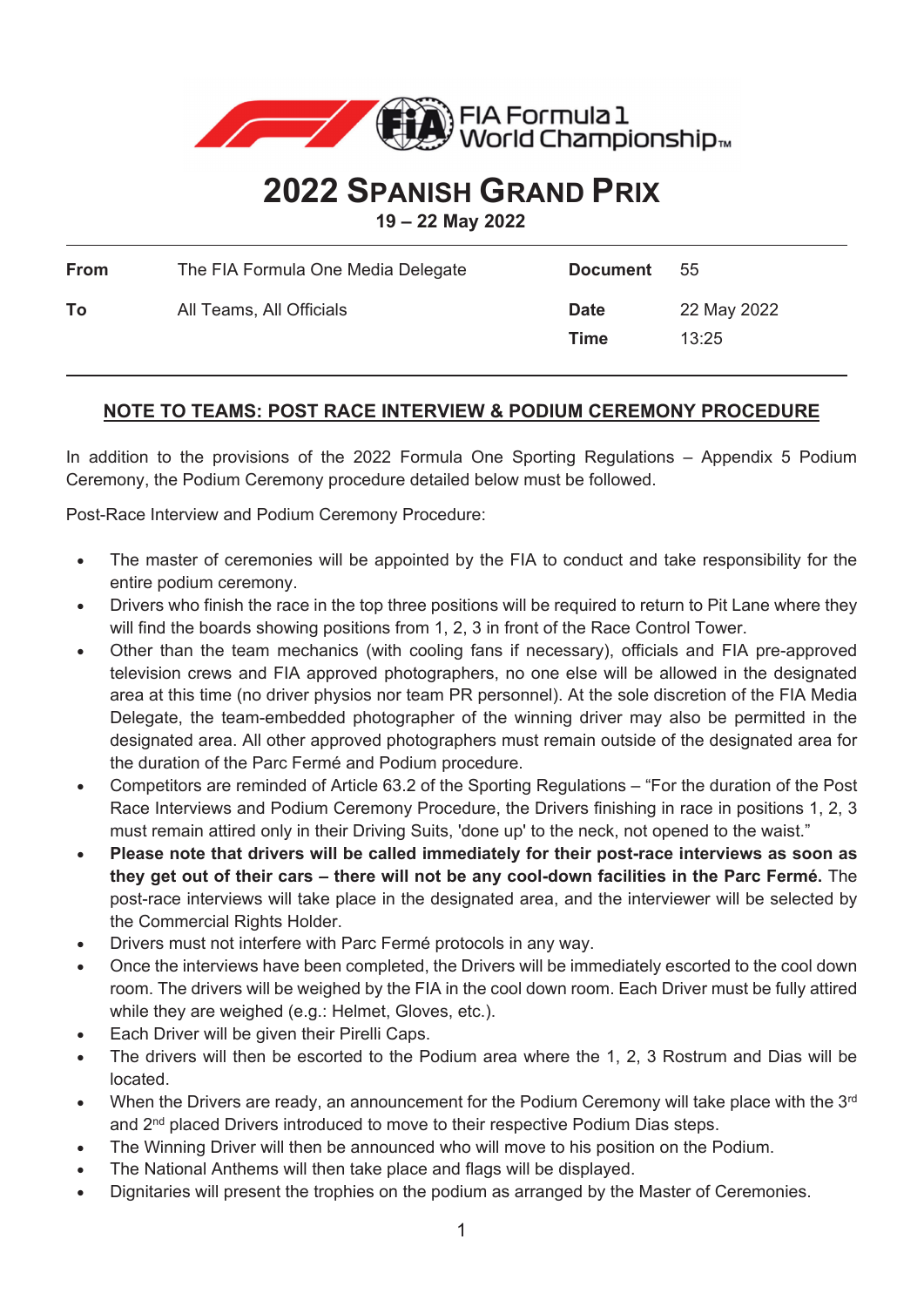- The Trophy Presentations will take place in the following order:
	- o Winning Driver (On the Podium)
	- o A representative of the Winning Constructor (On the Podium)
	- $\circ$  2<sup>nd</sup> Place Driver (On the Podium)
	- $\circ$  3<sup>rd</sup> Place Driver (On the Podium)
- The Podium Celebrations will then take place.
- Following the Podium Ceremony, the top three (3) drivers will be escorted by the FIA Media Delegate to the TV pen, located at the pit entry end of the paddock where they may be accompanied by their press officers.
- At the end of the TV pen, the top three (3) drivers will go to the FIA Press Conference, located on the first floor of the Pit Garage complex.
- Drivers from 4<sup>th</sup> and beyond must proceed directly to the TV pen immediately after they have been weighed in the Parc Fermé, located in the FIA garage. Each Driver must remain fully attired until after they have been weighed (e.g.: Helmet, Gloves, etc.).
- Any Driver from  $4<sup>th</sup>$  and beyond who does not have a session for the written media organised after the race must be available for interview at the written media zone adjacent to the TV pen once their TV interviews have concluded.
- Drivers who retire during the race are required to go to the TV pen (and written media pen if they do not have a session for the written media organised after the race) as soon as they have come back into the paddock.

Please see the attached Post Race Podium Ceremony and Parc Fermé Diagram.

### **Tom Wood**

### **The FIA Formula One Media Delegate**